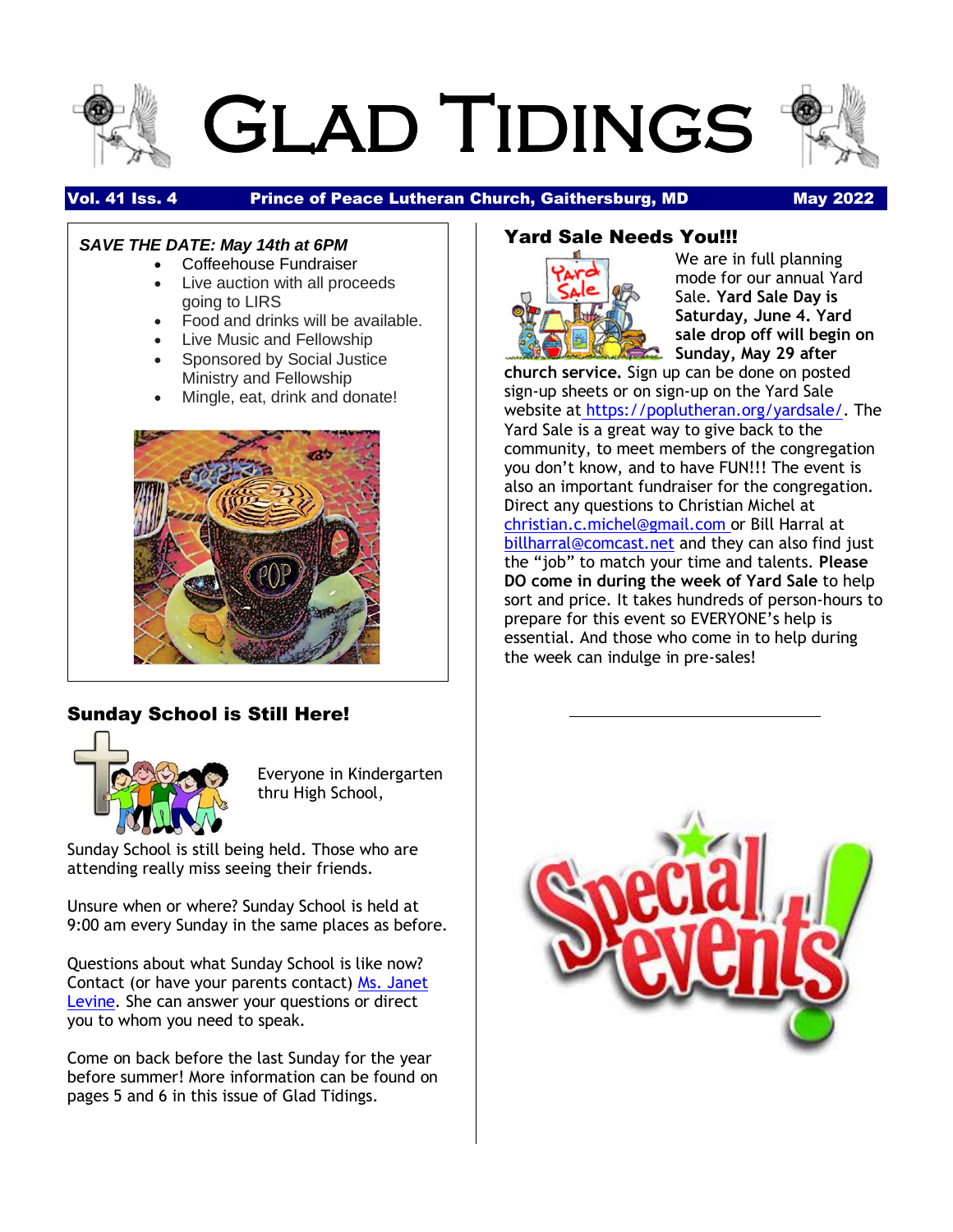

### From Pastor

Steve…

*Pastor Steve Buechler [\(pastor@poplutheran.org;](mailto:pastor@poplutheran.org) 301-869-3666)*

In May, we've got two big events that we'll be holding or getting ready for. The first is our Coffeehouse / Auction on May 14. We'll be setting up the sanctuary as a coffeehouse, having music and food and raising funds for Lutheran Immigration and Refugee Services. Then, we'll be getting ready in full force for our Yard Sale on Saturday, June 4.

As many of you know, we've held Coffeehouse events several times in the past, and before Covid, Yard Sale was an annual event. So, we know how to do both of these kinds of things and do them well. In both cases, they're big events. In both cases, we raise funds (although thankfully we no longer need the Yard Sale for our regular budget!) And both require a lot of effort and volunteers.

But we haven't been able to have any events like this for a couple of years. And one of the major objectives of both events this year is to bring us back together after having been apart for so long. Both are opportunities to reconnect with other members of the congregation. And both are opportunities for us to re-engage as a group with our wider community.

And since we're also in the midst of the Easter season this month, I think this is especially appropriate. After all, in one sense, the new life Easter brings was always about renewing and restoring community. After Jesus' death, the disciples felt cut off from God; they hid in the house and were separated from other disciples outside of Jerusalem; and they imagined that the work Jesus had been leading them to do in the lives of others around them was now over.

But the Resurrection changed all that. The Risen Jesus assured them that they were still loved, forgiven and claimed by the living God. The Risen Jesus brought them back together and empowered them to have joy and community with one another again. And the Risen Jesus sent upon them the gift of the Holy Spirit, which called them to engage in the wider world and share the good news of Jesus' new life in word and deed.

Restoring and renewing community – with each other and with the wider world around us – was an Easter tradition from the very start! And so I encourage everyone to join in this month – and in the months that follow – as we reconnect in-person with each other and with the wider world around us.

Yours in Christ,

Posta &

### Second Saturday Service

In order to provide an additional opportunity for worship apart from Sunday morning, **we will hold a 5 pm Saturday service on the 2nd Saturday of each month. Our next service will be on Saturday, May 14.** This service will have the same sermon and readings as the Sunday service but will not be livestreamed.



### Mask Mandate

**Whenever Montgomery County imposes an indoor mask mandate, masks will be required for worship and all other indoor activities at church. Otherwise, masks will be optional, except for Sunday School, where masking will follow MCPS guidelines.**



### May Highlights

*Every Sunday* 9:00 am Sunday School\* 10:00 am Worship live and streamed on our Facebook Page \*Last day of Sunday School is May 22.

#### *Every Tuesday*

10:00 am Quilters\*\* 12:30 pm Women's Bible Study \*\*Quilters will not meet May 31.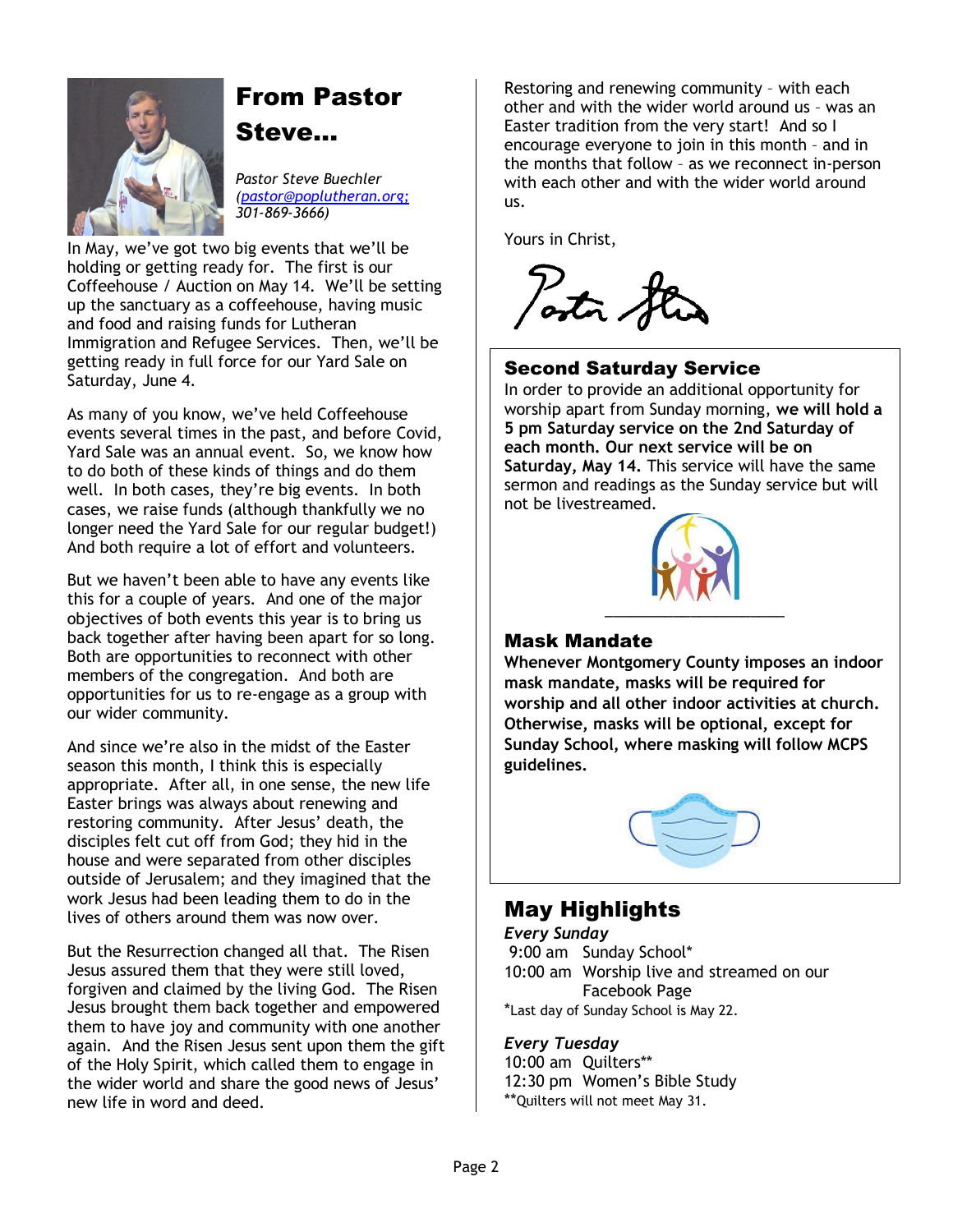### COMING UP…

#### **May**

 **5 Cinco de Mayo 8 Mother's Day 10 Church Council Meeting 12 Women's Book Group 14 Saturday Service 14 Coffee House Fundraiser 29 Yard Sale drop off starts 30 Memorial Day**

#### **June**

 **4 YARD SALE! 9 Women's Book Group 11 Saturday Service 14 Flag Day 14 Church Council Meeting 19 Father's Day 19 Juneteenth**

For a current calendar, see: <https://poplutheran.org/church-calendars/>

### SPECIAL PRAYERS



. . .My need was met because someone came and communicated . . . in words I could not express. . . . Pastor John B. McGarvey

#### PoP Members

Alice & James Baur, Elizabeth Langum Chung, Brittany (DeGeorge) Daniel, Clara Ely, Laura Hampe Garofalo, Annie Hampe, Roy Johnson, Mike & Remi Langum, Anne Lomperis, Kaitlyn McGurgan & her family, Dick & Sandy Moore, Heather Robinson, Martha Rogers, Sherry Schiebel, David Swanson, Denny Tritinger, Laura Wilson, John Zobel

#### Sympathy

Family of Nancy Deeben (mother-in-law of Pr. Wendy Deeben)

#### Ongoing

The people of Ukraine For racial justice and equality All those struggling with Covid-19 and their **Caregivers** 

All those impacted by the weather

The complete Prayer List is available in the Weekly Email sent on Thursdays.

### COUNCIL CORNER

News and Views from the PoP Church Council

#### **NEWS**

Here are the updates from the April Church Council meeting.

**Finances:** Finances are doing okay [\(Council notes\)](https://poplutheran.org/wp-content/uploads/2022/04/April-2022-Council-Notes.pdf).

**Shed project:** the building supplies for the new shed are onsite and the old shed is scheduled to be emptied on April 23. Demolition of that shed has not yet been scheduled.

**Solar panel project:** the solar panels should be in place by mid-July.

**Yard sale:** Bill Harrel and Christian Michael are leading the Yard Sale effort and are actively seeking station leaders and workers. Learn more [and sign up to help on our Yard Sale web page!](https://poplutheran.org/yardsale/)

**Courtyard:** Building material has been delivered and work should start on or about April 25.

#### **VIEWS**

First, thank you to all the volunteers at Prince of Peace. You are essential to what we do as a church, we are so grateful for your time and talents!!

Second, there are several volunteer opportunities available. These opportunities are great ways of connecting with other members of PoP and impacting the life of the congregation. The list is posted on the glass by the door to the parking lot. If you are interested in any of these please feel free to ask about them and we will be happy to provide more details.

Respectfully, Jon Conary

**Council met on April 19.** You can read notes from that meeting (including the Pastor's and Treasurer's report) [by clicking here.](https://r20.rs6.net/tn.jsp?f=001AEHseRlP6W79ZnfEJEYDucO8ysPw-LuhU1rQu4cIDot36B81JCYPCfEVNNSAPNNYJQ_ppXMJh8502F2peokBAHEYn-NXfYtNxB-OZYM8YPvtm68PT6TLHepd77ZmQTCEKe5_0dThWRqY-G8Nqi_EBt2MZ60zaFbJ_SwhjF1uJzct37XXjxa6_jHR6I3E6LSWyu66kYfmMu3eX0OoB6RxaWKEzMDIaaEgEm9OyosYGBY=&c=0w3RCByaYfhzxNhO2u96U94Asg4XdG-xLwdN1QOFzUDCxyemEWkRdQ==&ch=MUpuJqAWhC0uUBgLYXPt0ZylFi0TKPBpoVvblOVds4qxVNEcHvPpgw==)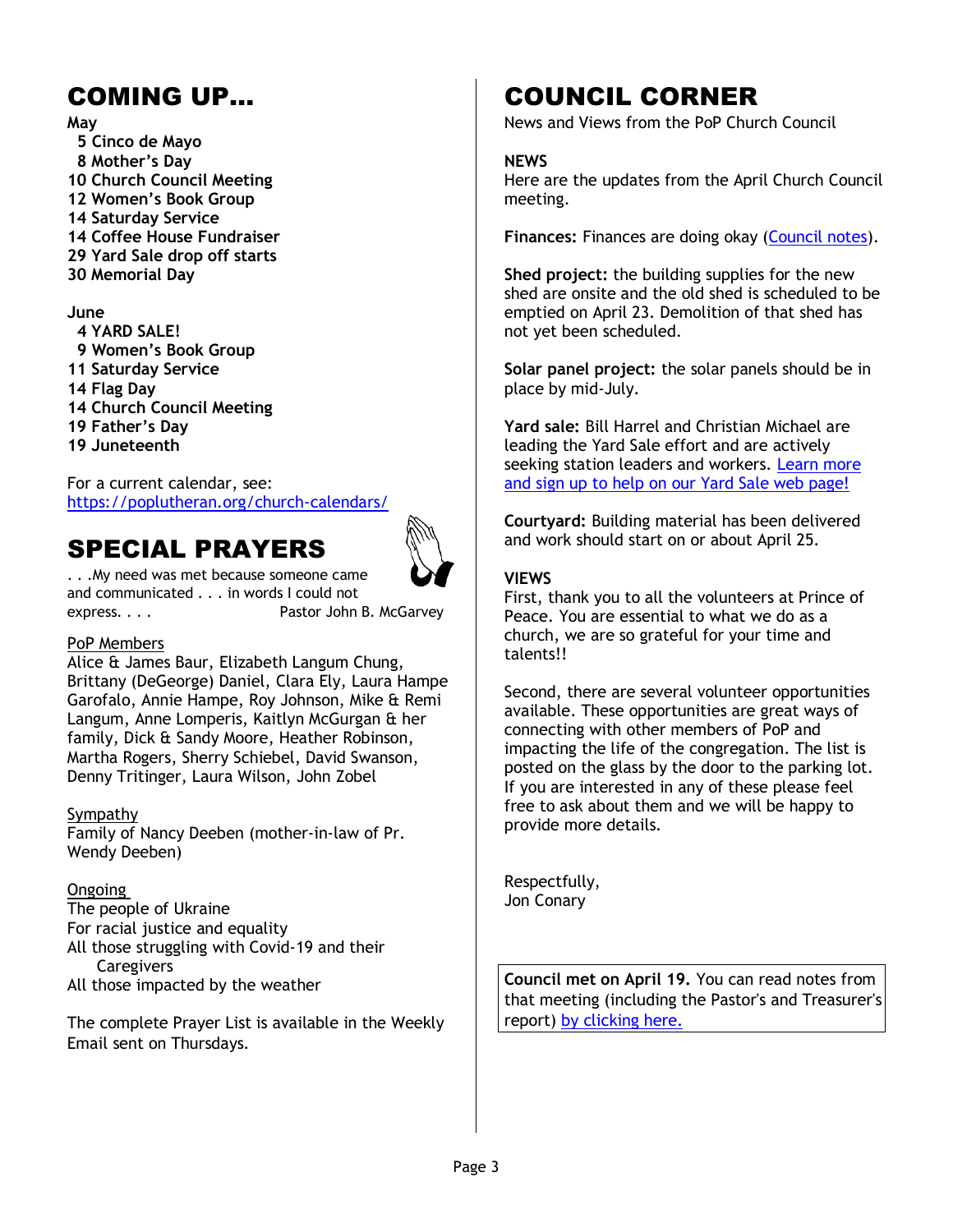### SPOTLIGHT

### Gloria in Excelsis Deo

By, Susan Weiner

*Gloria*, *Gloria in Excelsis*, called the Lord And the mists were hung from bay to fjord,

And the voice of the elk was beside the lake And the breath of calf came fully awake.

Every tulip tree flowered with the dawn And the geese rose as pale as the swan:

For *in Gloria* is written the works of God, Who has cast each hill with staff and rod,

So yellow daffodils spring beneath the sun And hollyhock from each simple seed is spun.

So, if mountains smoke and lands begin to quake And raging seas make the heavens start to shake,

If even stars can fall and planets stop their spin, Still glory will win, and all of grace will conquer sin.

This is from her book *Before the Foundation of the World.*

### VOLUNTEERS NEEDED!

**Volunteers are needed for a number of key positions!** This includes, especially, needing someone (or a pair of people) to be **VBS Coordinator**. Please check out the Key Volunteer listings on the glass door in the narthex and let [Pastor Steve](mailto:pastor@poplutheran.org) or [Jon Conary](mailto:drjon2018@gmail.com) know if you can help!



### We need a

#### Vacation Bible School Director!

Time commitment is the week of VBS and several hours a month to get ready.

We need a Vice Treasurer





### We need a Sound Board **Operator**

Covid-19 has had a dramatic impact on how we perform many

of our daily/weekly activities including how we do church. Would you like to be part of the team that makes our "Live Stream" church possible? We are looking for a few more people to control the cameras and sound during our worship services.

#### We need an Online Greeter

We need someone to sit in the office during church and do the following: greet on-line worshippers, monitor the service on Facebook



and let the sound person know if there is a problem, post links at the appropriate times in the service, share the peace, say bye and thank you to virtual attendees. The greetings and comments would all be as posts to Facebook.

Time commitment: 20 minutes to train, then the Sunday service.

### OTHER EVENTS

**Haven Universe, sponsor of our Honduras Mission, requests volunteer help at their Saturday Night Alive events** this spring, scheduled to meet at Lakelands Park MS. They especially need help with gym time/ setup/ takedown and AV Equipment/ slide facilitator. **Dates are April 9 and May 21.** Also needed are volunteers for Community Clean Road/ Picnic and Wheaton Train/ Hike **on May 15**. If you'd like to be involved, please contact [Sherry Kienzle](mailto:skienzle1@yahoo.com)**.**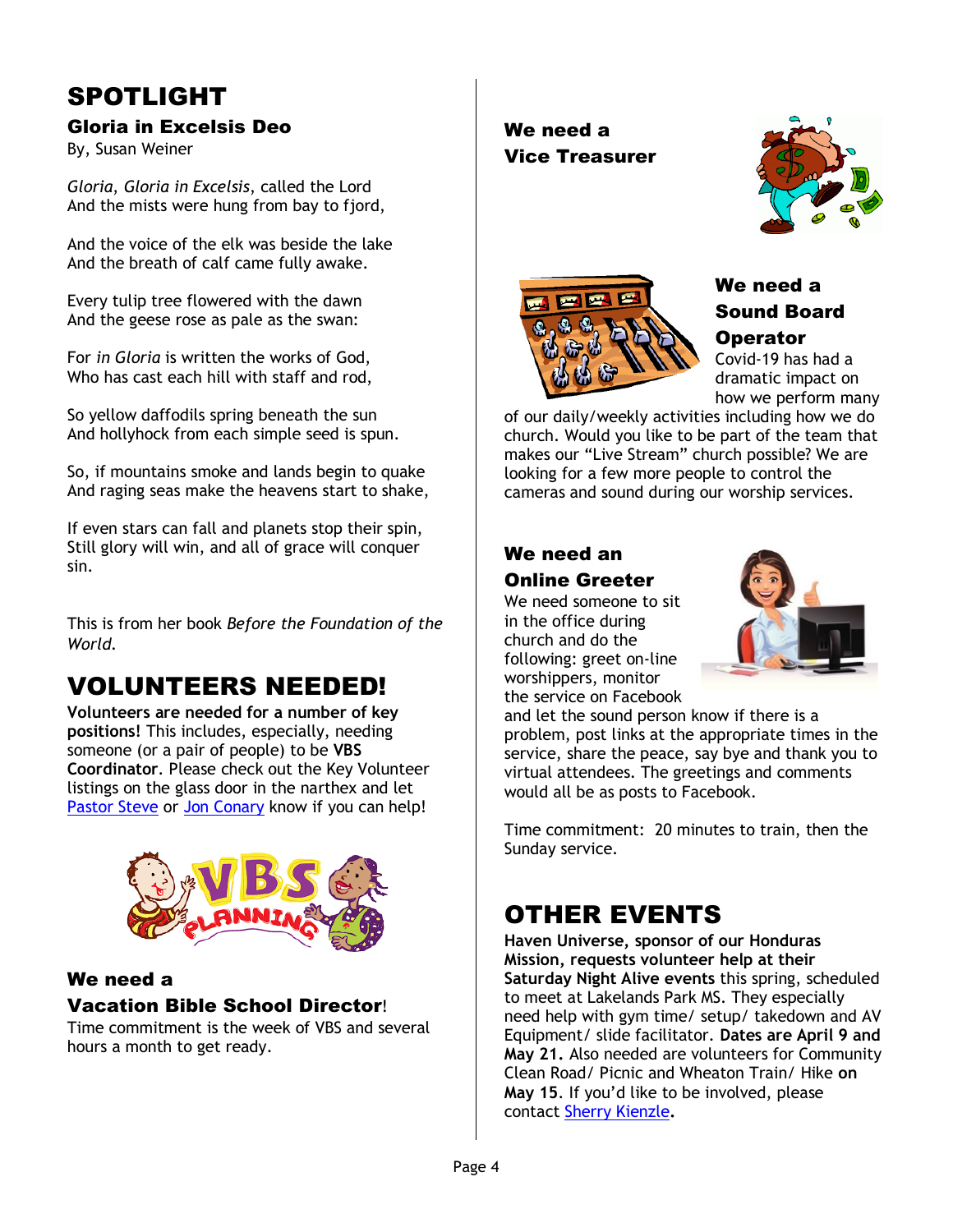### STEWARDSHIP



#### Online Giving

It's easy and will make your life easier. Just go to the church [webpage](http://r20.rs6.net/tn.jsp?f=001rHFNM1aRfZSTBOJddqwgWDQS23X_tjB4JzuDPzv81V02HcQudtSALkttGe3JsYQN9BS9ESE_57tyaXHx39aFiNaGnYcD_hsL3VmcT5-GTzVrUZzJZYAJIu5IMBmlFOutpVY4LcB6pIDnG5vm8HCPe7tzS3b9TB0zmTfENTWGYn8=&c=k6w6fJcGSiq5f5rKt6TjrSZmkTMnl0ppaY5MRWlW97EOcxRn1hOmwQ==&ch=2fegdWEToyiZWBUOm4zHz9pOKFoIp1blw4oiHx-DICx2aG3JYq8iwg==) [\(poplutheran.org\)](http://poplutheran.org/) and click the green Donate Online button. Giving online can help all of us easily

provide consistent support for the church. Signup today! Online giving is a win for the church and for the congregation. Please contact Chris Michel [\(michel\\_christian@yahoo.com\)](mailto:michel_christian@yahoo.com) or Kwame Mensah [\(mensahkn@gmail.com\)](mailto:mensahkn@gmail.com) with any questions.

### Electronic Giving

To donate right now or become an E-Giver, go to [poplutheran.org](http://www.poplutheran.org/) or scan this QR code with your smart phone or tablet. Thanks for supporting the ministries of Prince of Peace!



### AmazonSmile

You can support Prince of Peace with each Amazon purchase! Use our AmazonSmile link

[\(https://smile.amazon.com/ch/52-1283295\)](https://smile.amazon.com/ch/52-1283295) and PoP receives .5% of your purchases. Use AmazonSmile every time you shop! AmazonSmile is completely integrated with Amazon.com; you use the same account and have the same shopping cart, Wish List, Registry, and account info. It's easy to set up and use. First click on the following link to tell Amazon that you want donations to be made to Prince of Peace:

[http://smile.amazon.com/ch/52-1283295;](http://smile.amazon.com/ch/52-1283295) then whenever you want to make a purchase at Amazon, go to [smile.amazon.com](http://smile.amazon.com/) instead of [www.amazon.com.](http://www.amazon.com/) (AmazonSmile will remember the nonprofit previously selected.) It's easy!

Or you can use the Amazon app at no extra cost to you. Simply follow the instructions below to select "Prince of Peace Lutheran Church" as your charity and activate AmazonSmile in the app. PoP will continue to receive applicable donations from your purchases.

How it works:

- 1. Open the Amazon app on your phone
- 2. Select the main menu  $(=)$  & tap on
- "AmazonSmile" within Programs & Features 3. Select "Prince of Peace Lutheran Church" as your
- charity

4. Follow the on-screen instructions to activate AmazonSmile in the mobile app

# YOUTH MINISTRY

#### Sunday School

**Learners – Please Help with the Students Rebuild Project**

**On May 8**, during Sunday School, the Elementary and Middle School classes will learn about / think about refugees and humanitarian aid. Then they will use those thoughts and feelings to create posters or other art. We will email photos of our art to the Students Rebuild organization, which will donate \$5 for each artwork to an organization aiding refugees.

Our Sunday School classes have been learning about issues and then taking action through Students Rebuild projects annually since 2014. Learners, please help us help others on May 8!

### Sunday School Easter Story

Elementary learners reviewed Jesus's death and resurrection using physical evidence and notes from interviews collected by Bible-times detectives. The final piece of evidence was the empty tomb.



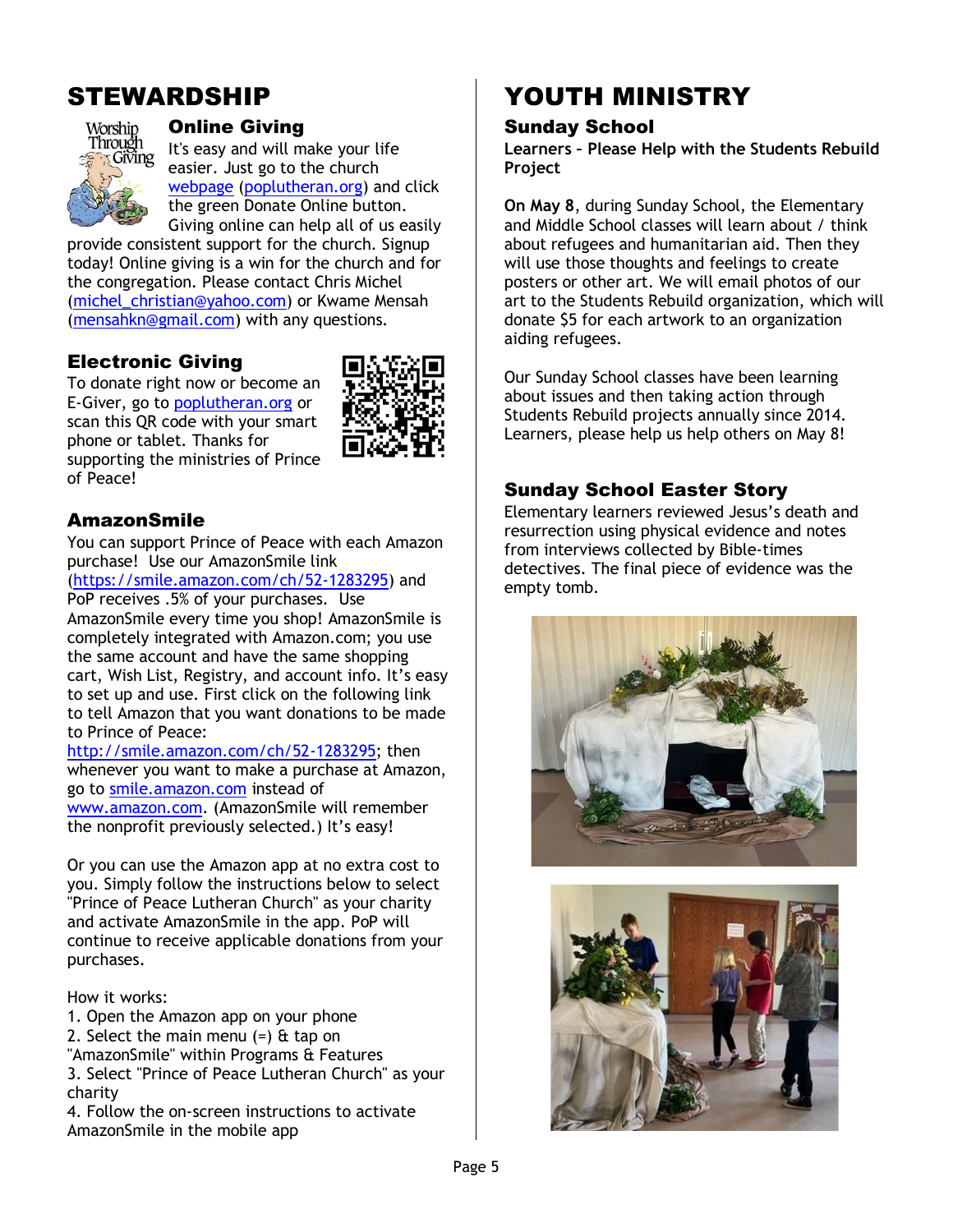Using a permanent marker to write "sin" on a whiteboard and an alcohol-based pen to erase that word, we discussed our need for Jesus's death and resurrection to erase our sins.



Then we made Easter cards proclaiming the Good News!





### Sunday School Ends May 22

Our last Sunday School class for this school year is May 22. Thanks to all our learners for their enthusiastic participation, thoughtful discussion, and kind interactions.

### ADULT EDUCATION

### Theology on Tap

Join us for our next Theology on Tap session to talk about issues of faith. Pastor Steve leads one of these events each month. Check Weekly Email and the online worship notice for the next date and how to join us!



### PoP Women's Bible Study



**The Women's Bible Study meets every Tuesday from 12:30-2pm** on Zoom. We are currently studying the Book of Genesis. Questions? Contact Pastor Wendy Deeben [\(wdeeben@gracerock.org\)](mailto:wdeeben@gracerock.org)

## MUSIC

### Grace Notes

Is this the year to dust off your trumpet, trombone, saxophone, drums, guitar, or other musical instrument and start playing again? Have you always wanted



to sing or play with "the Band"? Grace Notes is looking for musicians and singers. We rehearse Monday nights from 6:30 to 8:00pm and are working toward the goal of playing once a month during our worship service.

**Time commitment** is rehearsal 3-4 times a month and playing at one Sunday service a month Contact [Jon Conary](mailto:drjon2018@gmail.com) for more information.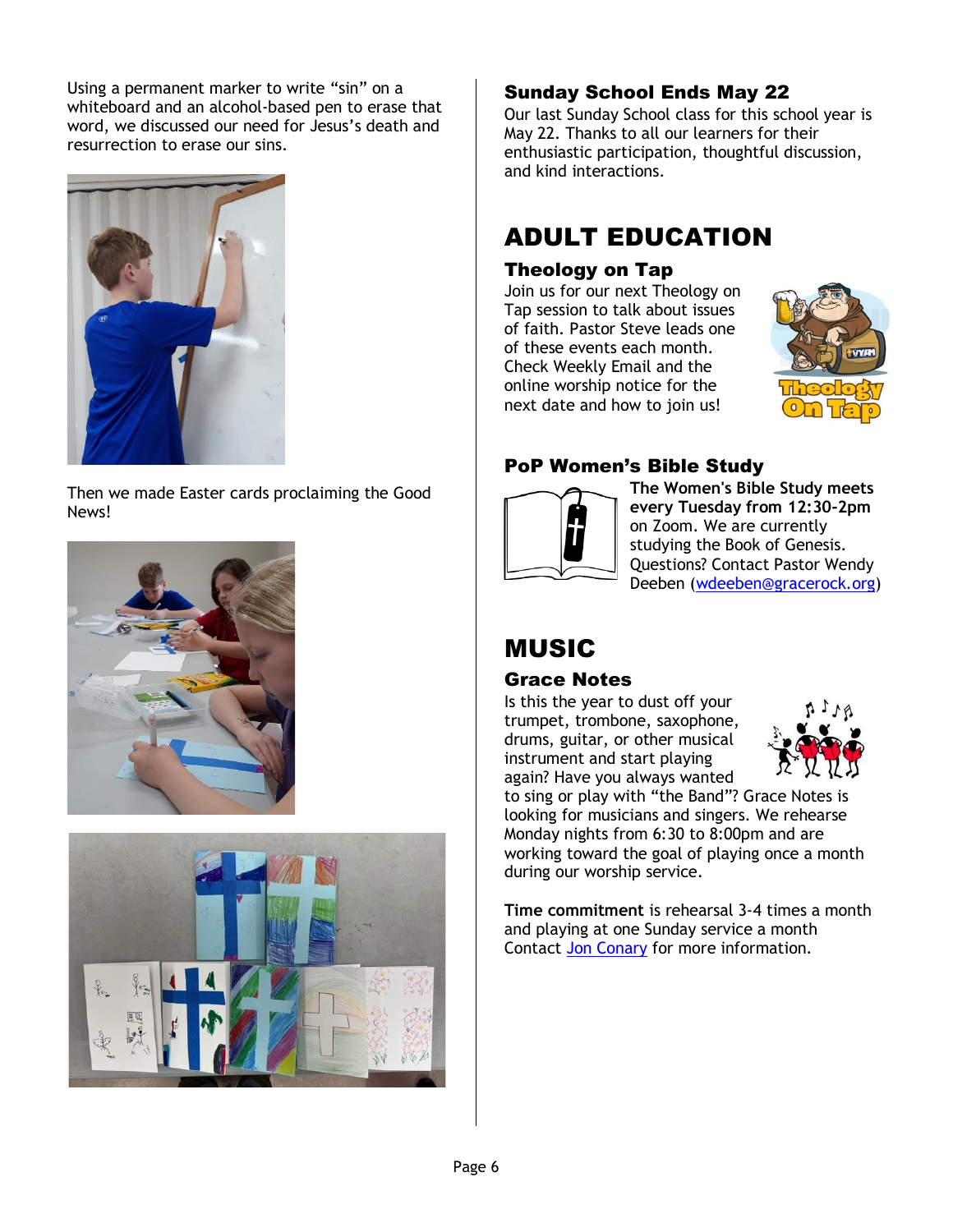### SOCIAL MINISTRIES

### Gaithersburg HELP



**WANTED** 

1 or 2 Strong produce sorters for 1 hour on Mondays Can you lift 20-pound crates to shoulder height? Are you available for an hour between noon and 2:00pm on Mondays?

The Pantry is on Muddy Branch Road.



Daytime drivers to take mostly elderly folks to doctor appointment. One ride a month at a convenient time for you, or as many rides as you would like to do.



WANTED -

IT Person, working from home

If you have 5-10 hours a month and good computer skills, please consider this. The ideal candidate would be a current or retired IT professional familiar with Google Apps and Microsoft Office products.

Can you help? For more information, please contact Hope Walker [\(hope.walker@gaithersburghelp.org\)](mailto:hope.walker@gaithersburghelp.org) or fill out an application on the GaithersburgHELP.org website.

Food and diaper donations are always needed. Thanks for your continuing support.

### **Quilters**



Join our Quilters every Tuesday 10am to noon as we make mission quilts for Lutheran World Relief. No sewing skills required! No experience necessary! Questions? Contact Lisa Conary [\(lconary@prodigy.net\)](file:///C:/Users/Marty/Desktop/lconary@prodigy.net).

#### Fabric Donations Needed

Do you have some fabric in your home that you are not going to use? The PoP Quilters are in need of fabric for quilts. Please leave any fabric donations in the church office or music room.



If you have questions, please contact [Lisa Conary.](mailto:lconary@prodigy.net)

### Social Justice Ministry News

From Interfaith Power & Light:

Go Solar at Home, in Good Company! If you've ever thought about powering your home with energy from above, it's a great time to go solar at home in our area. Neighbors are coming together to form a solar purchasing group right now, and Interfaith Power & Light invites homeowners in our congregation to join them.

Don't assume you can't afford to participate. The Montgomery County Green Bank can bring the price of solar way down for low- and moderate-income homeowners in the County!

To find out if your home is a good fit for solar panels, go to [bit.ly/solarmd22.](https://click.everyaction.com/k/44292509/340979620/567940368?nvep=ew0KICAiVGVuYW50VXJpIjogIm5ncHZhbjovL3Zhbi9FQS9FQTAwMy8xLzc0OTI3IiwNCiAgIkRpc3RyaWJ1dGlvblVuaXF1ZUlkIjogIjY4MGNjNjMxLWVkYmYtZWMxMS05OTdlLTI4MTg3OGI4M2Q4YSIsDQogICJFbWFpbEFkZHJlc3MiOiAib2ZmaWNlQHBvcGx1dGhlcmFuLm9yZyINCn0%3D&hmac=VHxokhD0CZJUPdLPUVwod_DpCY-i8TSMHDCqdEbvAKE=&emci=c402c295-69bf-ec11-997e-281878b83d8a&emdi=680cc631-edbf-ec11-997e-281878b83d8a&ceid=4395864) Press the orange "Join the co-op" button, and enter your address to get started!

(Rent? If you pay an energy bill in DC or MD, you can subscribe to a community solar project through Neighborhood Sun: [nsunsolar.com/ipl\)](https://click.everyaction.com/k/44292510/340979621/-2023685456?nvep=ew0KICAiVGVuYW50VXJpIjogIm5ncHZhbjovL3Zhbi9FQS9FQTAwMy8xLzc0OTI3IiwNCiAgIkRpc3RyaWJ1dGlvblVuaXF1ZUlkIjogIjY4MGNjNjMxLWVkYmYtZWMxMS05OTdlLTI4MTg3OGI4M2Q4YSIsDQogICJFbWFpbEFkZHJlc3MiOiAib2ZmaWNlQHBvcGx1dGhlcmFuLm9yZyINCn0%3D&hmac=VHxokhD0CZJUPdLPUVwod_DpCY-i8TSMHDCqdEbvAKE=&emci=c402c295-69bf-ec11-997e-281878b83d8a&emdi=680cc631-edbf-ec11-997e-281878b83d8a&ceid=4395864)

#### Lutheran World Relief

**Lutheran World Relief** continues to provide care for people around the world. Right now the needs in South Sudan are critical. Violence and civil unrest have forced thousands from their homes. Historic rains have washed away houses and destroyed crops and farms. The rains have even swept away what roads existed before, cutting off the outside world. You can help LWR provide lifesaving food, water purification tablets, safe shelter, and more. To donate, go to [https://lwr.org/.](https://lwr.org/)

#### School Supply Drive

Coming this summer, we will have the School Supplies Drive. Donations of binders, pencils and pencil pouches, markers, backpacks, and more are needed. More information will come soon.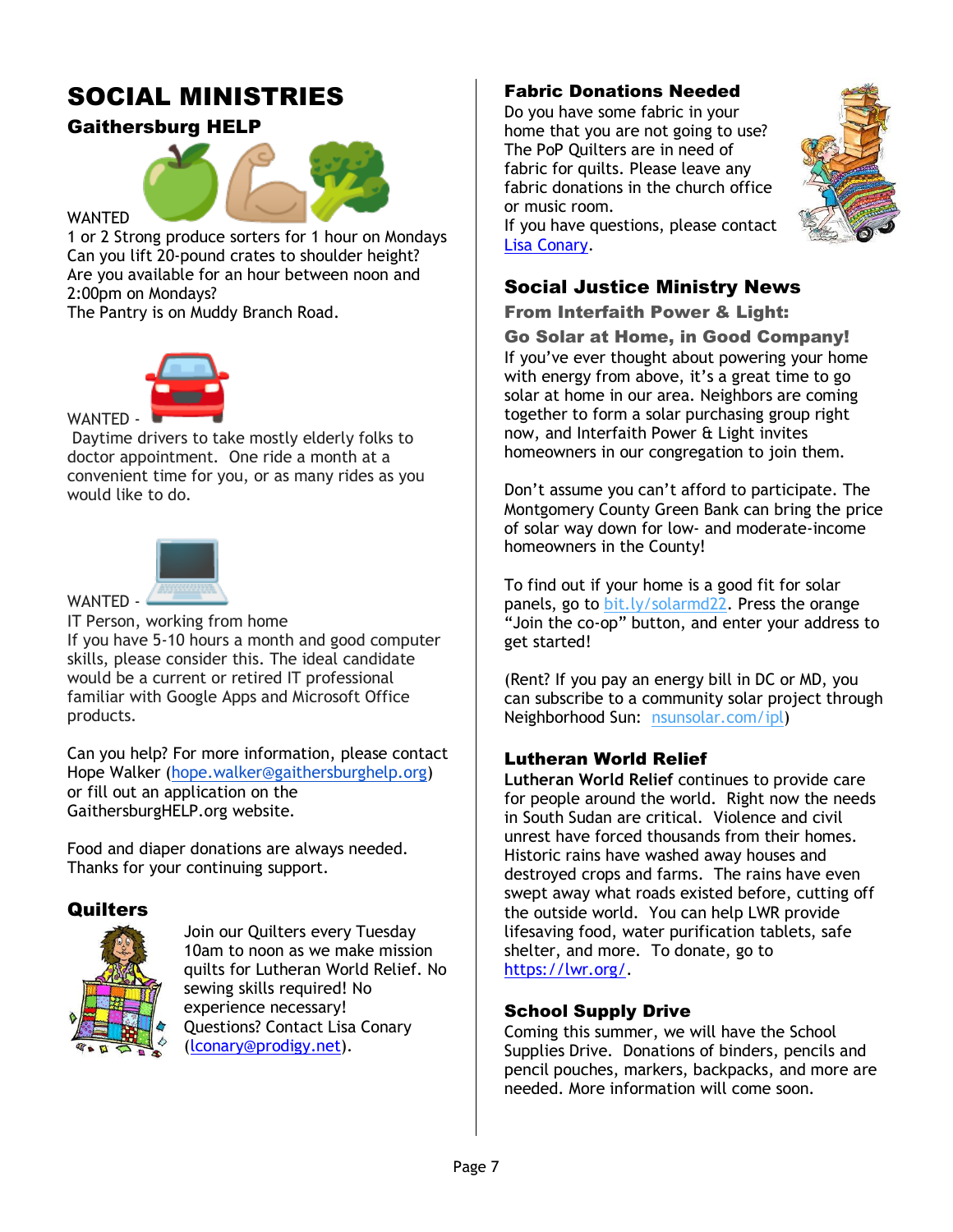### FELLOWSHIP

### Women's Book Group

On **Thursday, May 12 at 7:30 pm**, The Women's Book Group will be discussing *The Nature of Fragile Things* by Susan Meissner.

Excerpt from GoodReads: April 18, 1906: A massive earthquake rocks San Francisco just before daybreak, igniting a devouring inferno. Lives are lost, lives are shattered, but some rise from the ashes forever changed.

Hope Walker will be our hostess either at her home or at Prince of Peace. Location will be announced a few days prior to our meeting. There will also be a Zoom option. For anyone not on the email list, contact Kathy Mellott [-ufda\\_gal@yahoo.com-](mailto:ufda_gal@yahoo.com) for details.

#### **Future Book Selections and Hosts**

June 9 *Hamnet*  by Maggie O'Farrell hosted by Becky Carr July 8 *The Arctic Fury* by Greer Macallister hosted by Nancy Wolejsza August 11 *The Lost Apothecary* by Sarah Penner hosted by Susan Victor September 8 "Banned Book" hosted by Alice Benson October 13 *The Eyre Affair* by Jasper Fforde hosted by Judy Bruening November 10 *The Mystery of Mrs. Christie*  by Marie Benedict **TRD** December 8 *The Authenticity Project* by Clare Pooley TBD January 12 *The Tea Girl of Hummingbird Lane* by Lisa See **TBD** 



## RECENT EVENTS

Mar-Lu-Ridge is now looking all spruced up and is getting ready to welcome campers soon! On the April 9<sup>th</sup> workday, volunteers were treated to breakfast and lunch in the dining hall as they worked on washing windows, cleaning the camp office, mulching, spreading gravel, and cleaning up branches on the grounds.







### THANK YOU!

**Thank you to all who participated in the Sacred Silence Prayer Vigil on April 23.** A big thanks go out to our readers: Gerry Pfaff, Christina Levine, Anne Witten, Lisa Conary, Jane Sahmel, and Jennifer Maloney. Thanks also to Jane for providing refreshments and to Jon Conary for tech support and running the board. Learn more about [Lutheran Immigration and Refugee Service,](https://r20.rs6.net/tn.jsp?f=001AEHseRlP6W79ZnfEJEYDucO8ysPw-LuhU1rQu4cIDot36B81JCYPCYzdHySVS9AGgrUByXWg5vdq7x9Zno1mZk-R7G9Ift8c--cTD52dfQNjlEJ5lcKXWUUOP7wG6oQLSRcqpR0c2wE=&c=wI9u2NVenW7epd0FkdoD5uYoyVeJy5mvXJ07uVdS3KuLaQakw87afA==&ch=zpLzY8QGCIQd16CGOkUBt7O7_H03XbmC2jfMnvRVeepbzzdYlivDbQ==) the beneficiary of our coffeehouse / action fundraiser on May  $14<sup>th</sup>$  at 6pm, at any time by checking out their [educational videos about their](https://r20.rs6.net/tn.jsp?f=001AEHseRlP6W79ZnfEJEYDucO8ysPw-LuhU1rQu4cIDot36B81JCYPCeW1rqmM2TnoyZv8CoTiDRNY6TxzlBGG8By0hakdbySue7FULh0LPwriLPPpZ0PYYRNh-YzehgWqOE6DHgvURzOesBb2T8rpCxUGbbIs-sR6Umup9jZ8oXsMJvbYLDS72A==&c=wI9u2NVenW7epd0FkdoD5uYoyVeJy5mvXJ07uVdS3KuLaQakw87afA==&ch=zpLzY8QGCIQd16CGOkUBt7O7_H03XbmC2jfMnvRVeepbzzdYlivDbQ==)  [work and efforts to help our Afghan allies](https://r20.rs6.net/tn.jsp?f=001AEHseRlP6W79ZnfEJEYDucO8ysPw-LuhU1rQu4cIDot36B81JCYPCeW1rqmM2TnoyZv8CoTiDRNY6TxzlBGG8By0hakdbySue7FULh0LPwriLPPpZ0PYYRNh-YzehgWqOE6DHgvURzOesBb2T8rpCxUGbbIs-sR6Umup9jZ8oXsMJvbYLDS72A==&c=wI9u2NVenW7epd0FkdoD5uYoyVeJy5mvXJ07uVdS3KuLaQakw87afA==&ch=zpLzY8QGCIQd16CGOkUBt7O7_H03XbmC2jfMnvRVeepbzzdYlivDbQ==) and refugees from Ukraine resettle in America.